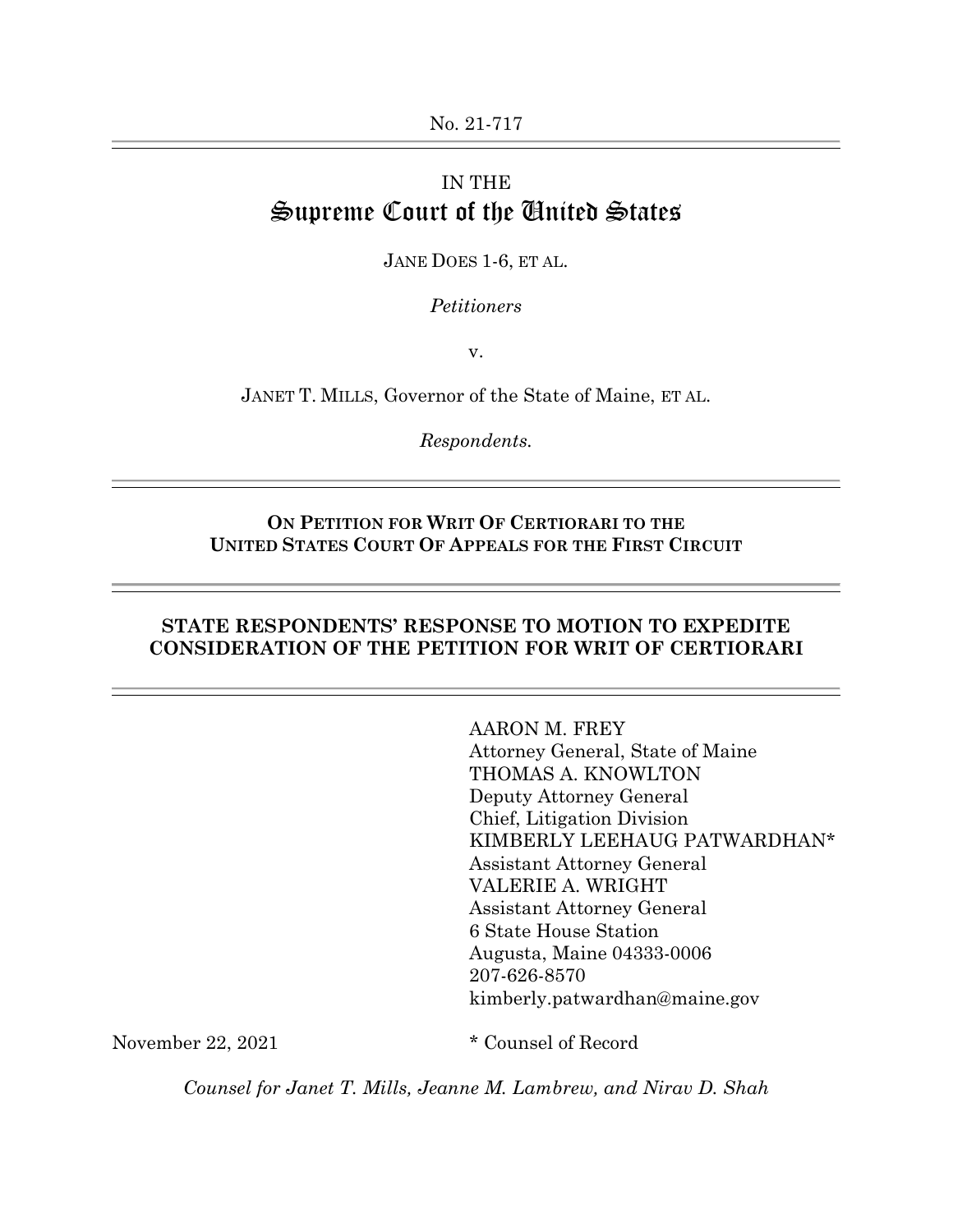### TABLE OF CONTENTS

#### Page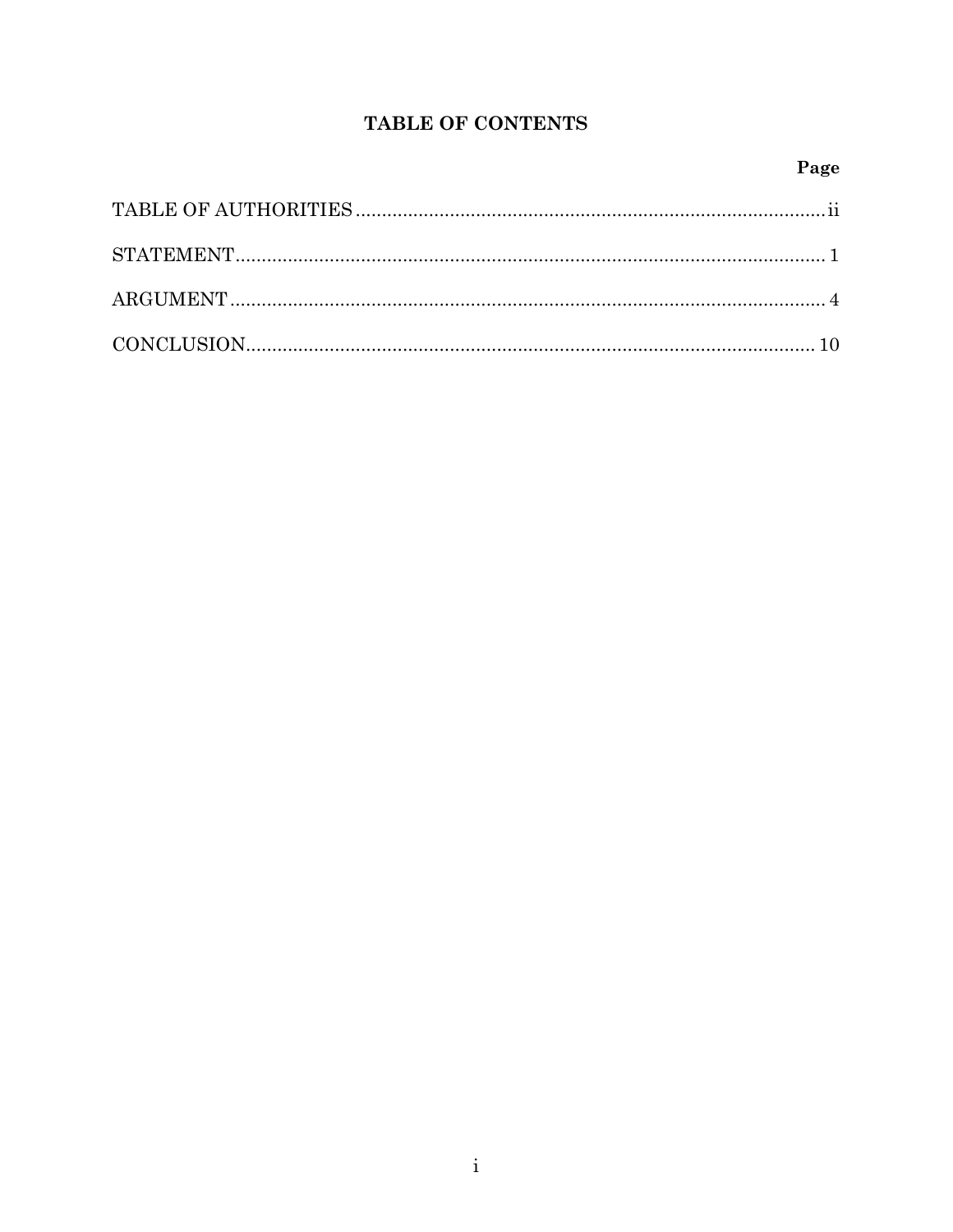### **TABLE OF AUTHORITIES**

# **Cases**

| $\emph{Dames & Moore v. Regan, 453 U.S. 654 (1981)  \nonumber \\           6$    |
|----------------------------------------------------------------------------------|
|                                                                                  |
| Does 1-6 v. Mills, -- F. Supp. 3d ---, 2021 WL 4783626 (D. Me. Oct. 13, 2021)  3 |
|                                                                                  |
|                                                                                  |
| Florida v. Dep't of Health & Human Servs., No. 3:21-cv-2722-MCR-HTC,             |
|                                                                                  |
|                                                                                  |
|                                                                                  |
| Louisiana v. Becerra, No. 3:21-cv-3970 (W.D. La. Nov. 15, 2021)  10              |
|                                                                                  |
|                                                                                  |
|                                                                                  |
|                                                                                  |
|                                                                                  |
| Texas v. Dep't of Health & Human Servs.                                          |
|                                                                                  |
|                                                                                  |
|                                                                                  |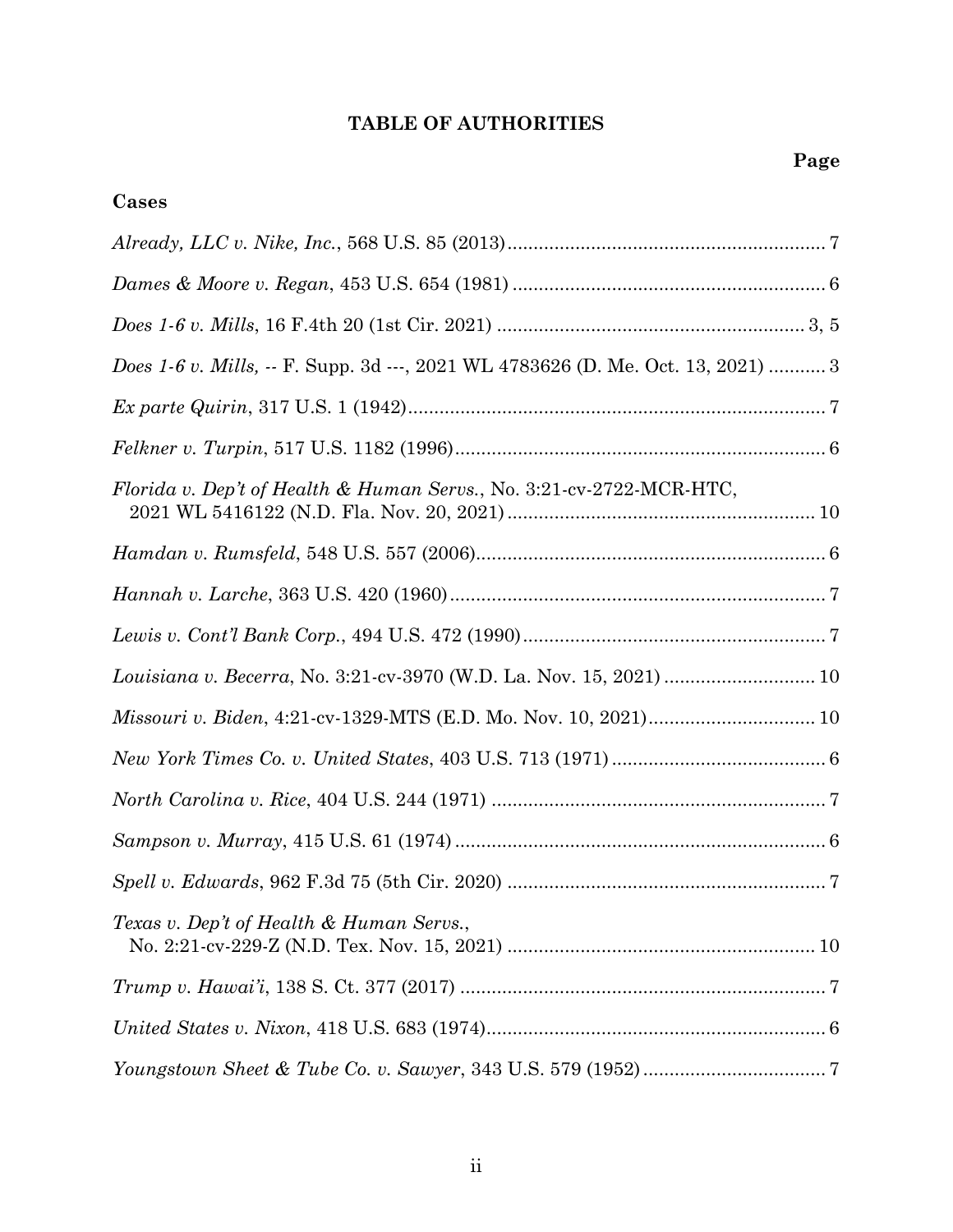### **Statutes**

# **Other Authorities**

| Medicare and Medicaid Programs; Omnibus COVID-19 Health Care Staff |  |
|--------------------------------------------------------------------|--|
|                                                                    |  |
|                                                                    |  |
|                                                                    |  |
|                                                                    |  |
|                                                                    |  |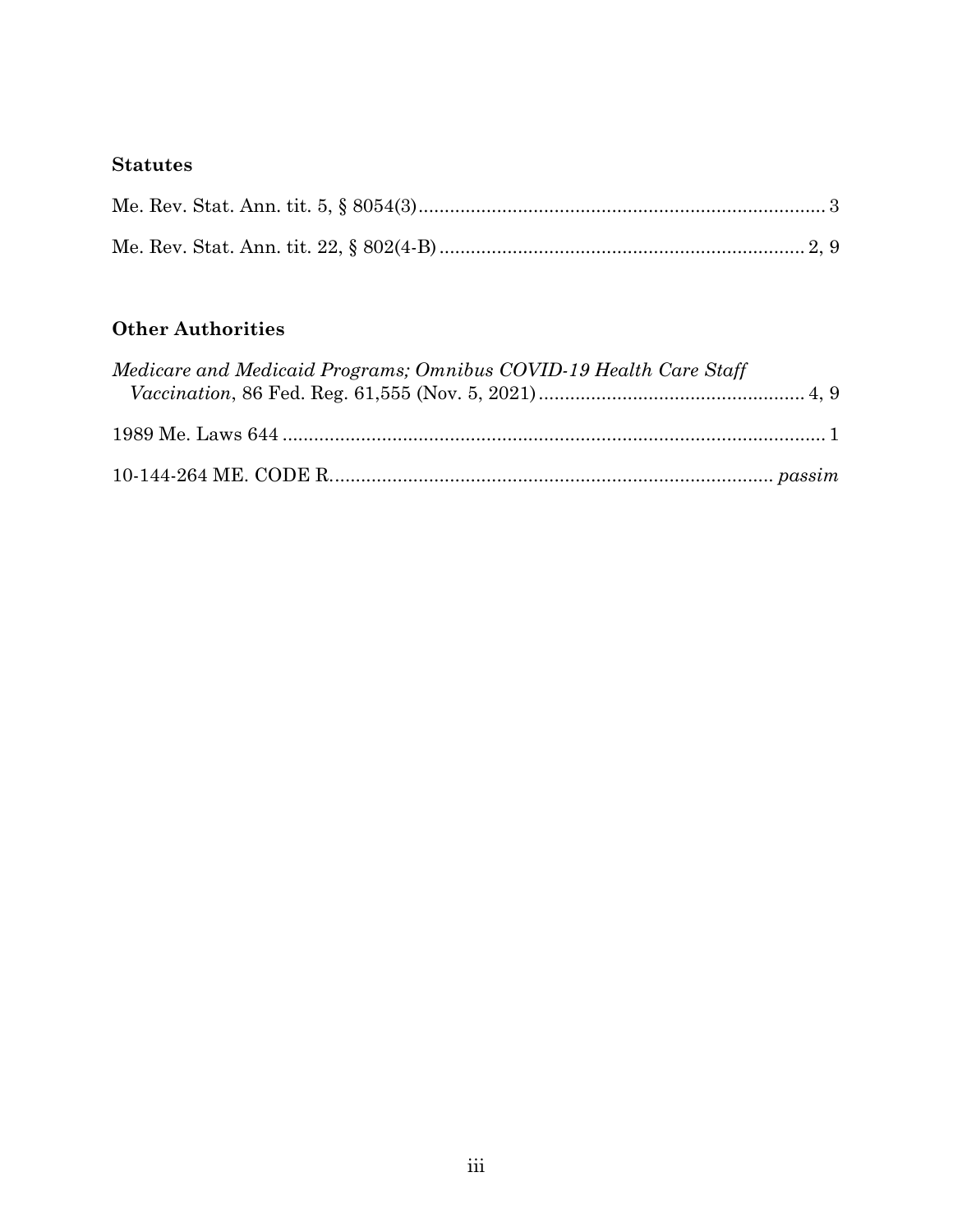Janet T. Mills, Governor of the State of Maine; Jeanne M. Lambrew, Commissioner of the Maine Department of Health and Human Services (Department); and Dr. Nirav D. Shah, Director of the Maine Center for Disease Control and Prevention (Maine CDC), (collectively, "State Respondents"), submit this response to Petitioners' motion to expedite consideration of their Petition for Writ of Certiorari (Petition).

Petitioners' motion should be denied. First, there is no current exigency that warrants accelerated review in this interlocutory matter. Second, Petitioners' appeal of the denial of injunctive relief is moot because the state agency rule at issue is no longer in effect, and there is no reason to expedite a moot petition. Third, even if the Petition is not moot, there is significant uncertainty as to whether Petitioners have any continuing personal stake in the outcome of the case. Fourth, subsequent federal action purports to preempt Maine's COVID-19 vaccine medical exemption, creating further uncertainty regarding the Questions Presented in the Petition.

State Respondents intend to file a brief in opposition to the Petition with respect to Petitioners' first and second Questions Presented. By separate motion, State Respondents are requesting an additional thirty days, until January 14, 2022, to do so.

#### **STATEMENT**

Maine has a long history of mandating that hospitals and other healthcare facilities require their employees to be vaccinated against several highly communicable diseases. *See, e.g.*, 1989 Me. Laws 644 (requiring employees of

1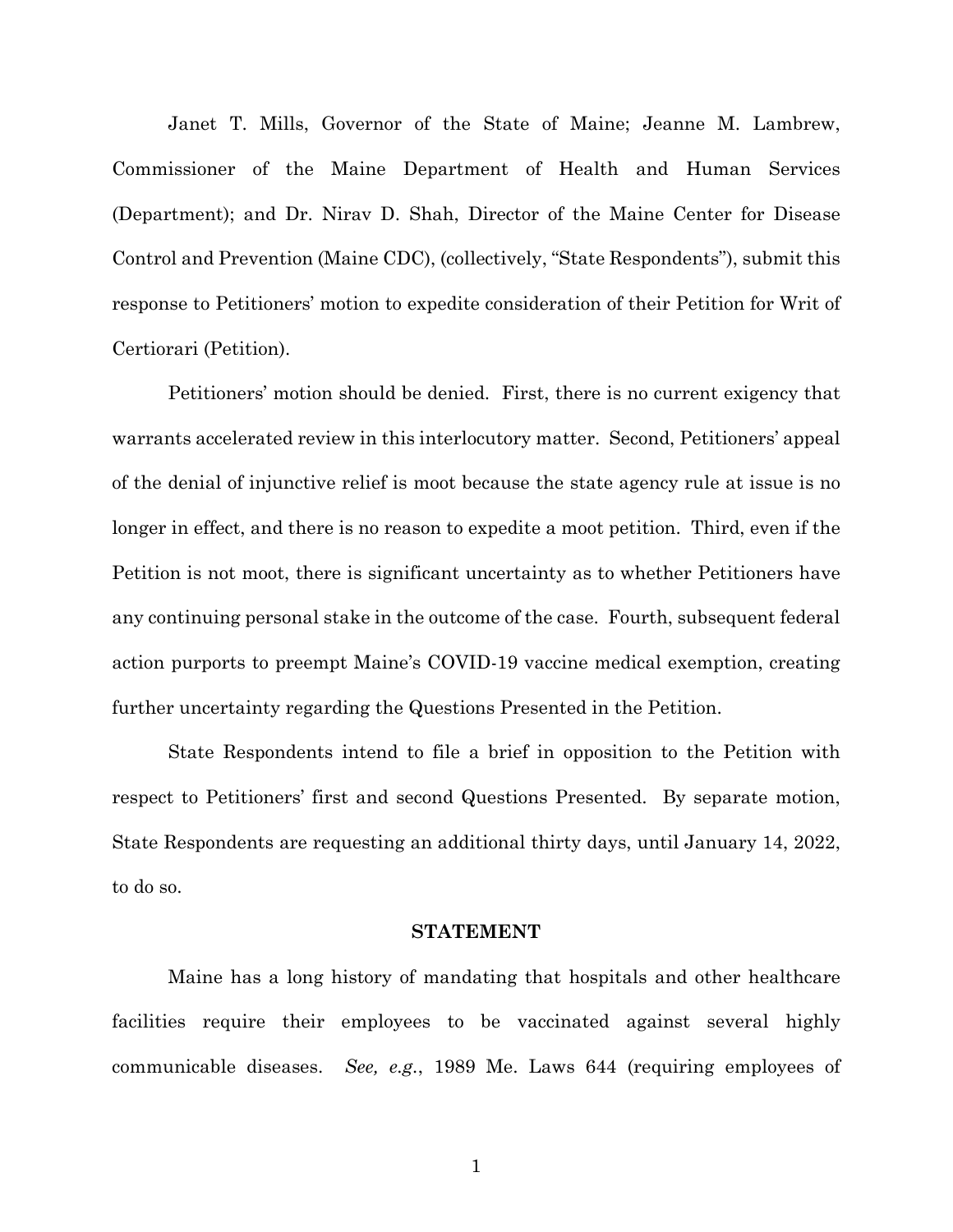hospitals to be vaccinated against measles and rubella).<sup>1</sup> Under Maine's existing framework, the Department and Maine CDC designate the required vaccinations for healthcare workers through state agency rule, Immunization Requirements for Healthcare Workers, 10-144-264 ME. CODE R., but the Legislature defines the vaccine exemptions in statute. *See* ME. REV. STAT. ANN. tit. 22, § 802(4-B) (Supp. 2021). Maine eliminated non-medical exemptions (both philosophical and religious) effective April 2020.[2](#page-5-1) Pet. App. 13a, 61a-62a.

On August 12, 2021, the Department and Maine CDC promulgated an emergency amendment to the healthcare worker vaccination rule to require Designated Healthcare Facilities, Dental Practices, and EMS Organizations to require their employees to be vaccinated fully against COVID-19. 10-144-264 ME. CODE R. § 2 (eff. Aug. 12, 2021) [hereinafter "Emergency Rule"]. The Emergency Rule required these healthcare facilities to comply by October 1, 2021, but the Department and Maine CDC later announced they would not enforce the Rule until October 29, 2021. Pet. App. 23a, 53a.

<span id="page-5-0"></span><sup>&</sup>lt;sup>1</sup> State Respondents have outlined the history of Maine's mandatory vaccinations law for healthcare workers in their opposition to Petitioners' Emergency Application for Writ of Injunction. Only the portions relevant to the pending motion are repeated here.

<span id="page-5-1"></span><sup>2</sup> Petitioners continue to misstate when and what type of vaccination exemptions were eliminated in Maine. *See e.g.*, M. Expedite 2 ("Maine specifically and intentionally removed the religious exemption from mandatory immunizations effective September 1, 2021."). The record demonstrates conclusively that religious and philosophical exemptions were eliminated in Maine at the same time. Pet. App. 13a, 61a-62a. The record also demonstrates that these nonmedical exemptions were eliminated by legislation enacted in 2019 that ultimately became effective in April 2020—not in August or September of 2021. Pet. App. 13a, 61a-62a.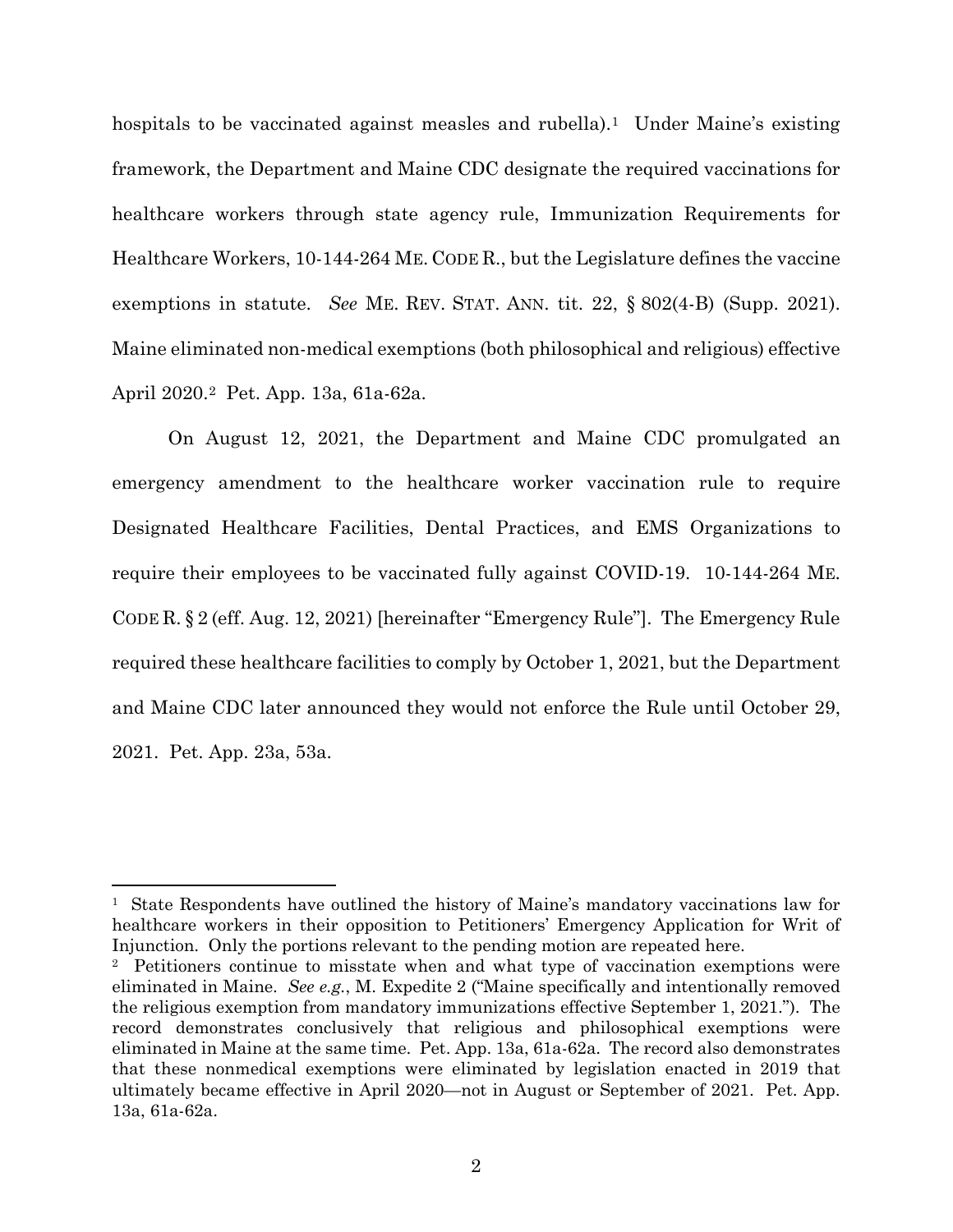Because the Emergency Rule could only be effective for 90 days, *see* ME. REV. STAT. ANN. tit. 5, § 8054(3) (Supp. 2021), on September 8, 2021, the Department and Maine CDC proposed permanent amendments to the healthcare worker vaccination rule. The proposed rule was subject to a full notice and comment period. On November 10, 2021, the Department and Maine CDC issued the final healthcare worker vaccination rule, thereby superseding the Emergency Rule. Immunization Requirements for Healthcare Workers, 10-144-264 ME. CODE R. (eff. Nov. 10, 2021) [hereinafter "Final Rule"].[3](#page-6-0)

The pseudonymous Petitioners filed suit on August 25, 2021, along with a motion for temporary and preliminary injunctive relief seeking to enjoin the Emergency Rule. Pet. App. 53a. At the time they filed their complaint, seven Petitioners were employed by healthcare facilities subject to the Emergency Rule; one of the Petitioners (John Doe 1) owned his own practice subject to the Emergency Rule and employed the ninth Petitioner (Jane Doe 6). Pet. App. 58a-59a.

Petitioners were not successful in their attempts to enjoin the Emergency Rule prior to its enforcement date of October 29, 2021. *See generally Does 1-6 v. Mills*, -- F. Supp. 3d ---, 2021 WL 4783626 (D. Me. Oct. 13, 2021); *Does 1-6 v. Mills*, 16 F.4th 20 (1st Cir. 2021). On October 29, 2021, when the Emergency Rule was already subject to enforcement, this Court denied Petitioners' emergency application for injunctive relief from the Emergency Rule pending their petition for writ of certiorari. Pet. App. 1a.

<span id="page-6-0"></span><sup>3</sup> The Final Rule is available on the Maine Secretary of State's website at https://www1.maine.gov/sos/cec/rules/10/144/144c264.docx.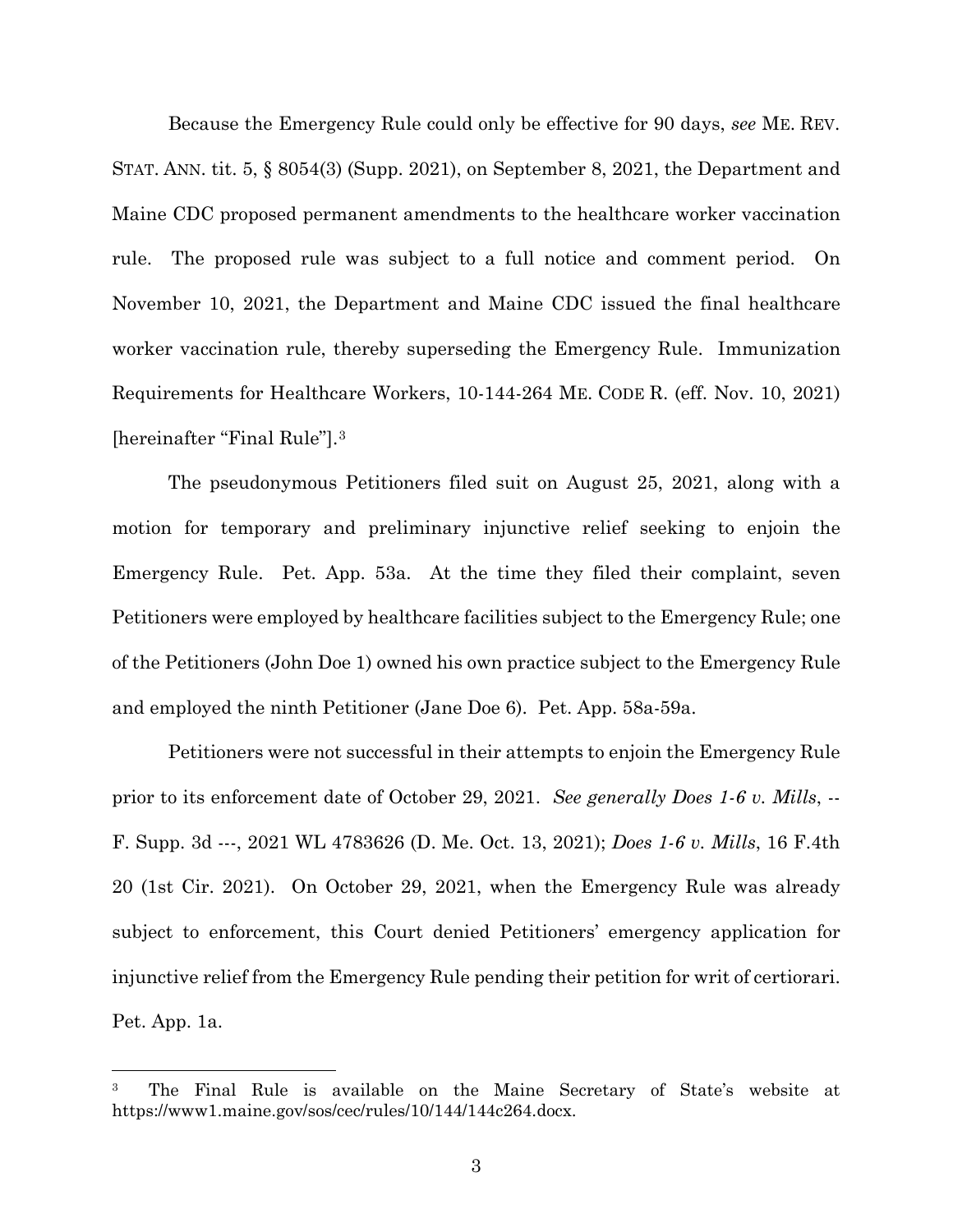Then, on November 5, 2021, the Centers for Medicare and Medicaid Services (CMS) published an Interim Final Rule with Comment Period (IFC) entitled "Medicare and Medicaid Programs; Omnibus COVID-19 Health Care Staff Vaccination." 86 Fed. Reg. 61,555 (Nov. 5, 2021) (to be codified at 42 C.F.R. pts. 416, 418, 441, 460, 482-86, 491 & 494). That IFC, which covers the same healthcare entities as Maine's Emergency Rule and Final Rule, requires that those entities ensure that a broad swath of personnel<sup>[4](#page-7-0)</sup> within those facilities be vaccinated against COVID-19. CMS has made clear that it intends for its vaccine mandate to preempt any arguably inconsistent state and local laws, including the scope of any applicable COVID-19 vaccine exemption. *See, e.g.*, *id.* at 61,568 ("We intend . . . that this nationwide regulation preempts inconsistent State and local laws"); *id.* at 61,572 & 61,613 ("[T]his IFC preempts the applicability of any State or local law providing for exemptions to the extent such law provides broader exemptions than provided for by Federal law and are inconsistent with this IFC.").

#### **ARGUMENT**

Petitioners' motion to expedite consideration of their Petition should be denied<sup>[5](#page-7-1)</sup>

First, there is no current exigency that warrants accelerated interlocutory review. Petitioners themselves have described their Petition as "non-emergency" in

<span id="page-7-0"></span><sup>4</sup> Whereas the Emergency Rule applied and the Final Rule applies only to "employees," the IFC covers employees, licensed practitioners, students, trainees, volunteers, and persons providing patient care or other services at the facility by contract or other arrangement. *See, e.g.*, 86 Fed. Reg. 61,555, 61,616 & 61,619 (defining staff covered by mandate for ambulatory surgical centers and hospitals).

<span id="page-7-1"></span><sup>&</sup>lt;sup>5</sup> Petitioners did not include any proposed timeline or schedule in their motion.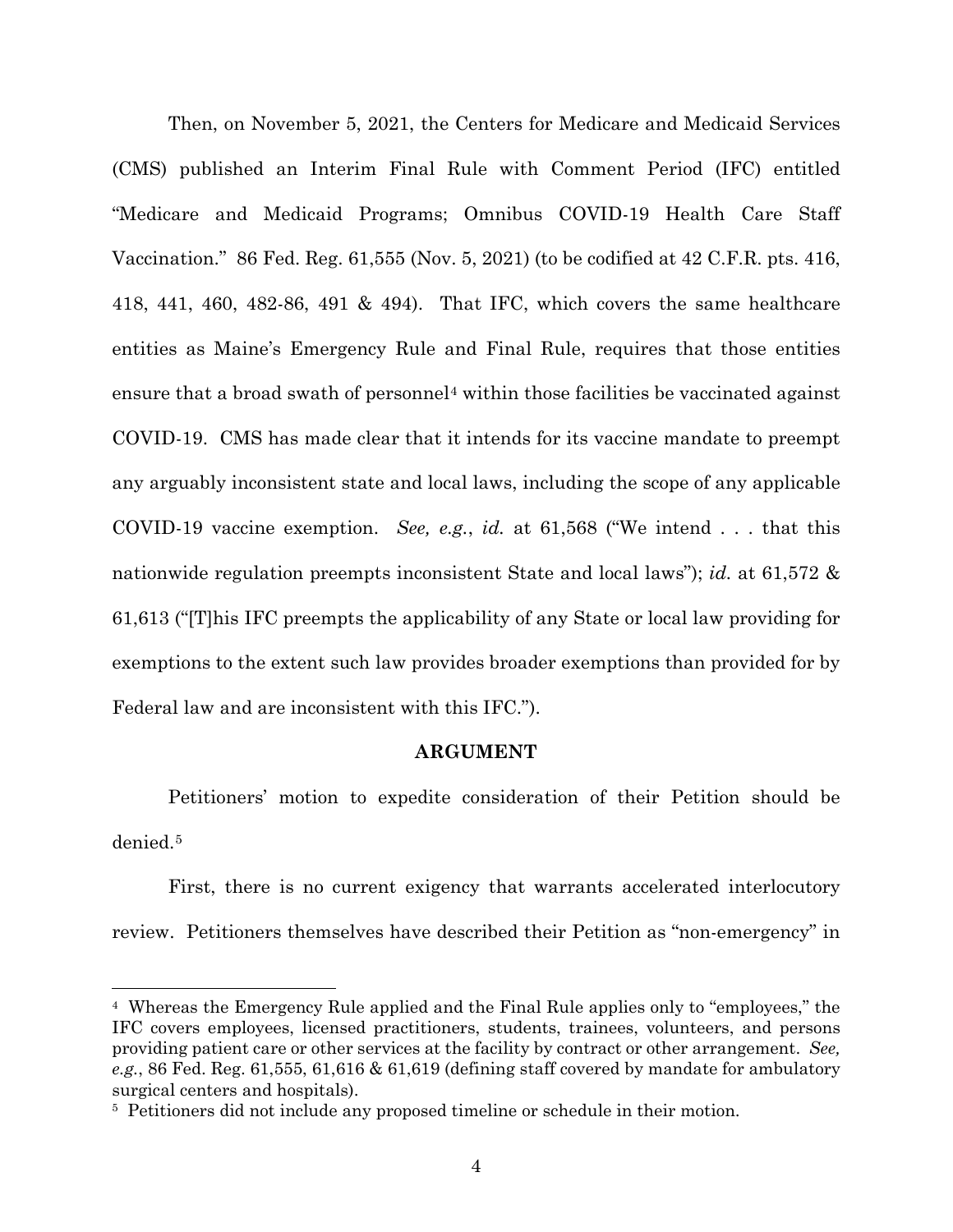a motion pending in the District Court in this matter[.6](#page-8-0) That characterization is unsurprising; to the extent Petitioners are subject to the Final Rule, the circumstances they face today are less urgent than when this Court denied their emergency application for a writ of injunction pending appeal three weeks ago.

Petitioners claim that they and hundreds of other healthcare workers are at risk of losing their ability to provide for their families. M. Expedite 5. Neither the Emergency Rule nor the Final Rule is so broad as Petitioners claim. The Emergency Rule covered (and the Final Rule covers) only employees of certain healthcare facilities; employees of private physician practices and urgent care clinics, among others, are not included in the scope of either Rule.[7](#page-8-1)

State Respondents disagree that Petitioners are facing irreparable loss of their

Free Exercise rights. M. Expedite 8-9. As explained by the District Court,

The vaccination requirement challenged here does not prevent [Petitioners] from exercising their religious beliefs by refusing to receive the COVID-19 vaccination. In contrast, in *Tandon* [*v. Newsom*, 141 S. Ct. 1294 (2021) (per curiam),] interference with the free exercise of religion was direct because the statute prevented like-minded persons from gathering together to perform religious rituals. Here, the [Emergency] Rule does not compel the Plaintiffs to be vaccinated against their will, and the Plaintiffs have, in fact, freely exercised their religious beliefs by declining to be vaccinated. This is not to minimize the seriousness of the indirect consequences of the Plaintiffs' refusal to be vaccinated, as it affects their employment. Nonetheless, the [Emergency] Rule has not prevented the Plaintiffs from staying true to their professed religious beliefs.

<span id="page-8-0"></span><sup>6</sup> Motion to Stay Proceedings Pending Disposition of Petition for Writ of Certiorari at 4, *Does 1-6 v. Mills*, 1:21-cv-00242-JDL (D. Me. Nov. 19, 2021), ECF No. 81.

<span id="page-8-1"></span><sup>7</sup> Petitioners have made inconsistent allegations on this point. In the pending motion, they assert that the Emergency Rule renders them and others "jobless," M. Expedite 5, but in their Petition, they acknowledge the Emergency Rule did not apply to employees of "urgent care centers or private physician's offices," Petition at 20-21.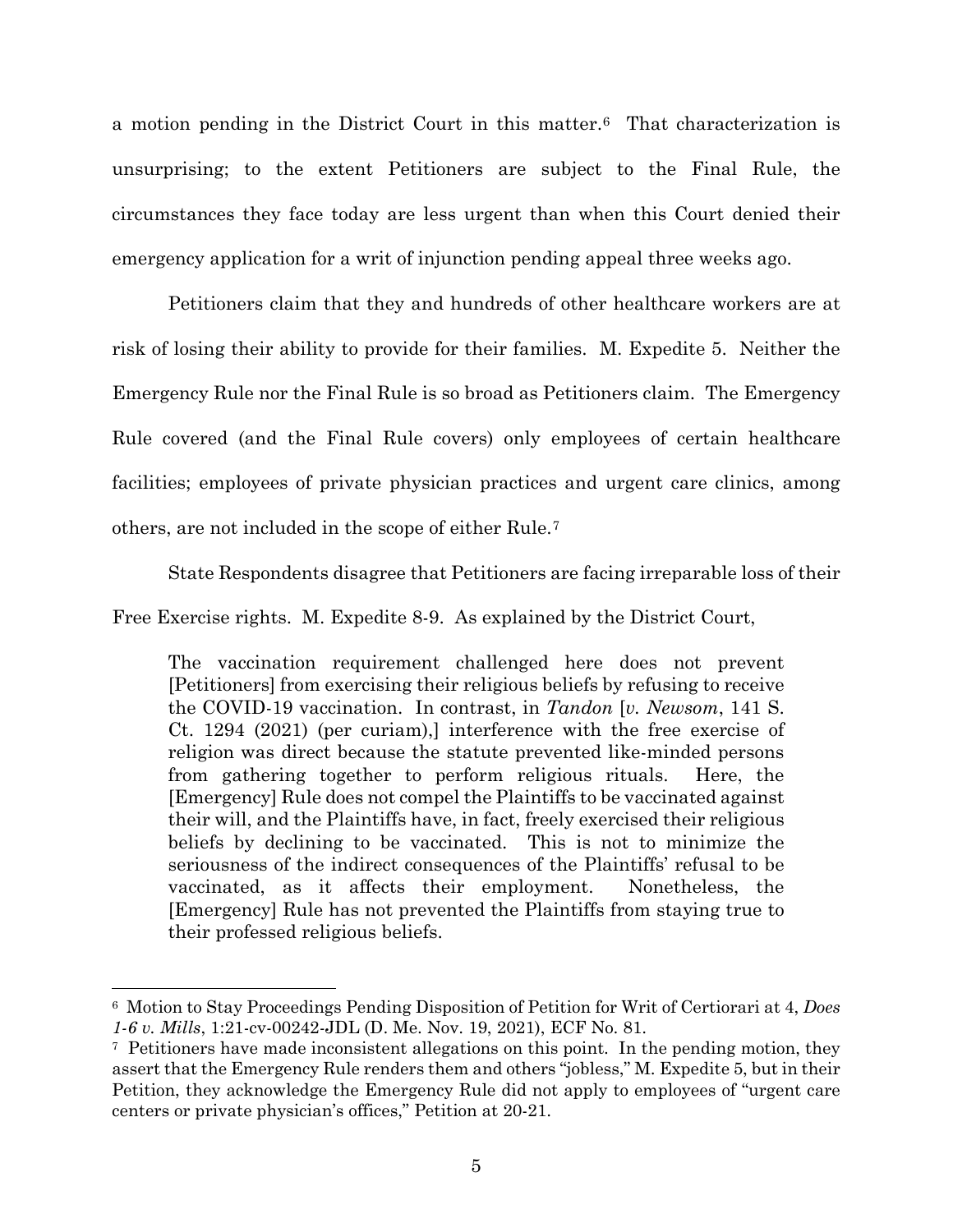Pet. App. 73a-74a. Further, the alleged harm Petitioners argue supports expedited review, the loss of employment, is "serious and substantial, [but] not irreparable. [Petitioners] may pursue remedies at law for alleged discriminatory firings, including reinstatement, back pay, and damages." Pet. App. 95a. *See also Sampson v. Murray*, 415 U.S. 61, 90 (1974) ("it seems clear that the temporary loss of income, ultimately to be recovered, does not usually constitute irreparable injury").

Petitioners raise solemn constitutional questions in their Petition, but the significance of the issues weighs in favor of regular order. *See Felkner v. Turpin*, 517 U.S. 1182, 1182 (1996) (Stevens, J., dissenting). The Court and all parties will benefit from complete, deliberate briefing.

Second, Petitioners' challenge to the First Circuit's affirmance of the denial of a preliminary injunction is moot because the Emergency Rule analyzed in that opinion is no longer in effect. There is no reason to expedite a moot petition in order to render an advisory ruling on a state law no longer in effect. The Petition is therefore unlike the "watershed constitutional cases" cited by Petitioners because in each of those cases, there was an ongoing, definite controversy requiring resolution. *See Hamdan v. Rumsfeld*, 548 U.S. 557, 567 (2006) (concluding detained petitioner could not be tried in military tribunal); *Dames & Moore v. Regan*, 453 U.S. 654, 688 (1981) (deciding whether Presidential executive orders after Iranian hostage crisis prevented execution of judgment against foreign entities); *United States v. Nixon*, 418 U.S. 683 *passim* (1974) (determining whether and how subpoenaed evidence could be used in ongoing criminal prosecution); *New York Times Co. v. United States*, 403 U.S.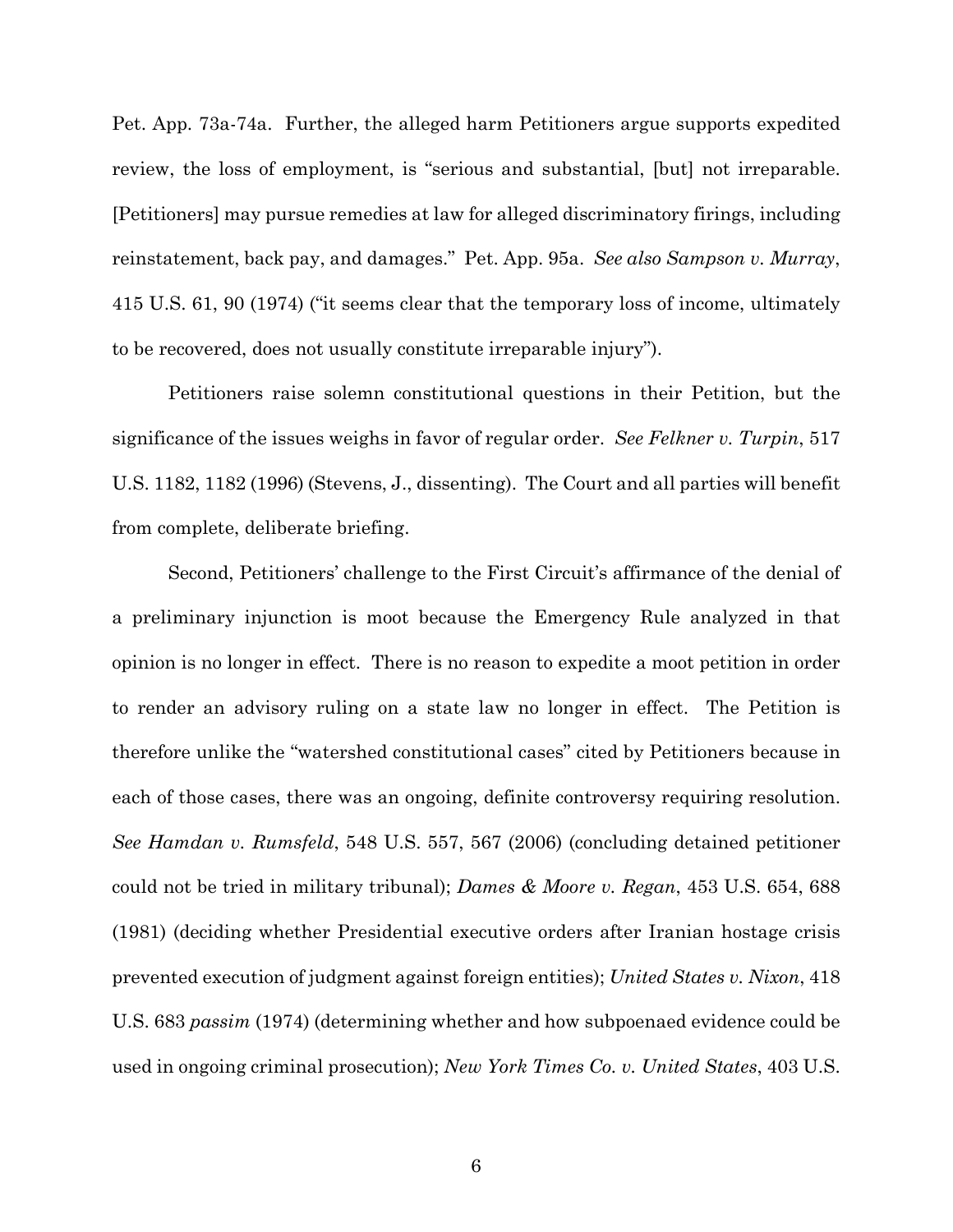713, 714 (1971) (per curiam) (vacating stays and allowing Pentagon Papers to be published); *Hannah v. Larche*, 363 U.S. 420 *passim* (1960) (evaluating legality and constitutionality of challenged procedural rules in upcoming Congressional commission hearing); *Youngstown Sheet & Tube Co. v. Sawyer*, 343 U.S. 579 *passim* (1952) (evaluating legality of Presidential seizure of steel mills during Korean War); *Ex parte Quirin*, 317 U.S. 1, 45-48 (1942) (upholding detention and trial of habeas petitioners charged with wartime offenses in military tribunal).

Third, and relatedly, there is significant uncertainty as to whether Petitioners have any continuing personal stake in the outcome of the case. "Under Article III of the Constitution, federal courts may adjudicate only actual, ongoing cases or controversies." *Lewis v. Cont'l Bank Corp*., 494 U.S. 472, 477 (1990); *see also Already, LLC v. Nike, Inc.*, 568 U.S. 85, 90 (2013). The Court has "no power to issue advisory opinions," and "federal courts are without power to decide questions that cannot affect the rights of litigants in the case before them." *North Carolina v. Rice*, 404 U.S. 244, 246 (1971) (per curiam).

The proceedings to date, including the Petition, have challenged only the Emergency Rule. That rule is no longer in effect, and was set to expire on November 11, 2021, according to the statutory time limitation of 90 days.[8](#page-10-0) The Final Rule that has superseded and replaced the Emergency Rule is narrower in scope. Whereas the Emergency Rule applied to Designated Healthcare Facilities, Dental Practices, and

<span id="page-10-0"></span><sup>8</sup> *See Trump v. Hawai'i*, 138 S. Ct. 377 (2017) (Mem.) (dismissing case as moot when executive order at issue expired by its own terms); *Spell v. Edwards*, 962 F.3d 75, 179 (5th Cir. 2020) (voluntary cessation exception to mootness does not apply when statute "expires by its own terms").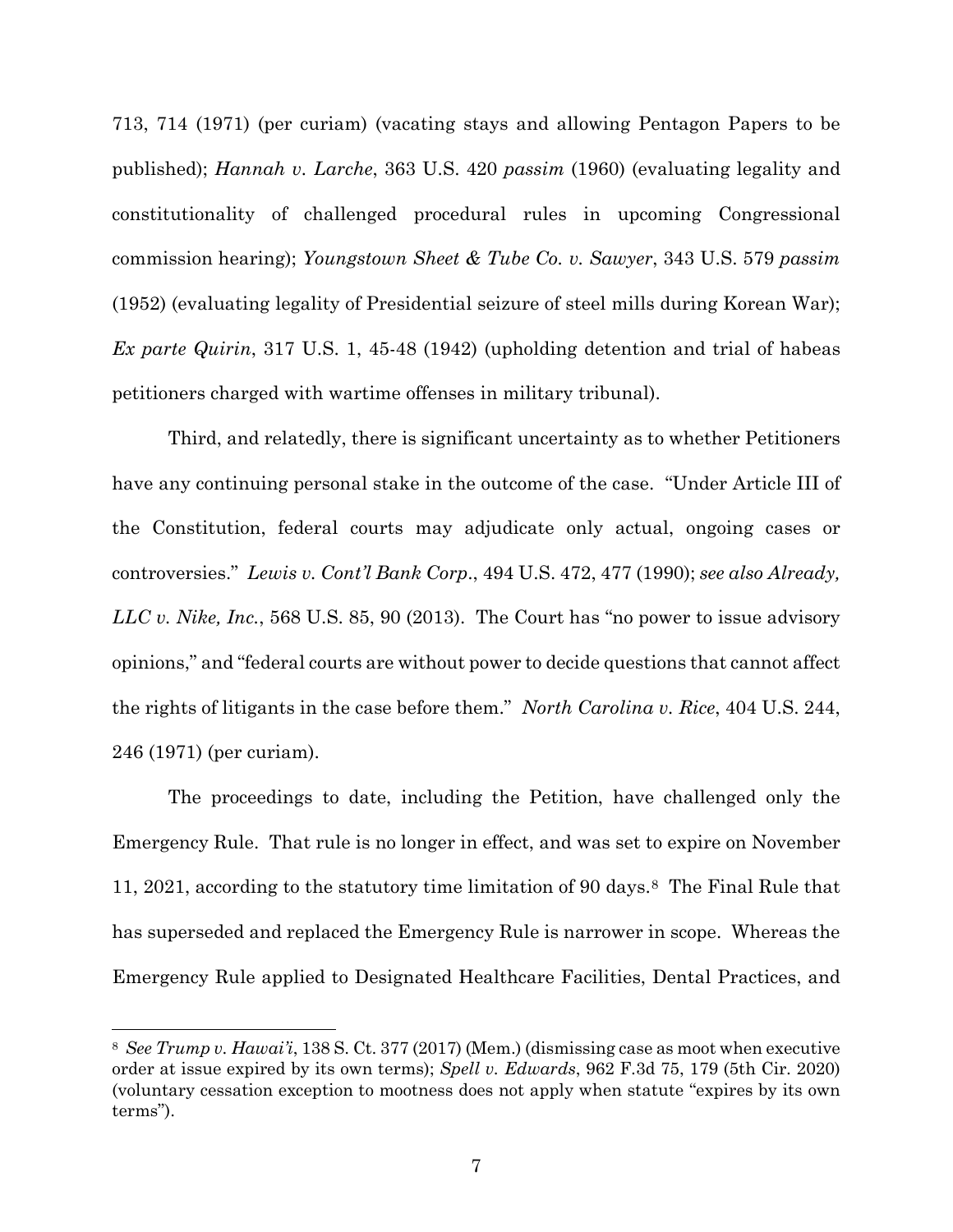EMS Organizations, the Final Rule applies only to Designated Healthcare Facilities. The Final Rule also defines employee more narrowly than the Emergency Rule.

At this stage, the record does not include any information on whether some or all of Petitioners are subject to the Final Rule. Further, the record does not reveal whether some Petitioners may have chosen to get vaccinated in the wake of their unsuccessful legal challenges to the Emergency Rule prior to the enforcement date of October 29, 2021.[9](#page-11-0) 

Even if one Petitioner still has sufficient personal stake in the litigation to challenge the Final Rule, not all Petitioners present the same arguments. For example, in the first Question Presented, Petitioners seek certiorari on whether the Emergency Rule "violates the employers' and employees' rights under the Free Exercise Clause of the First Amendment." Petition at i-ii. The only Petitioner that is also an employer is John Doe 1; whether John Doe 1 is subject to the Final Rule has not been established yet. Indeed, Petitioners do not mention the Final Rule or allege that any of them are subject to it in the subject motion or their Petition.[10](#page-11-1) Expediting the Petition therefore could result in unnecessary briefing.

<span id="page-11-0"></span><sup>9</sup> *Compare* Verified Complaint at 20-21, *Does 1-6 v. Mills*, No. 1:21-cv-242-JDL (D. Me. Aug. 25, 2021), ECF No. 1 (Petitioners' "sincerely held religious beliefs compel them to abstain from obtaining or injecting any of [the available COVID-19 vaccines] into their bod[ies], regardless of perceived benefit or rationale"), *with* Plaintiffs-Appellants' Reply in Support of Emergency Motion for Injunction Pending Appeal at 2, *Does 1-6 v. Mills*, No. 21-1826 (1st Cir. Oct. 15, 2021) (noting given the "choice" between employment termination and vaccination, "some P[etitioners] will undoubtedly choose the latter, because they are only human beings after all").

<span id="page-11-1"></span><sup>10</sup> In order to ascertain some of these critical facts, State Respondents and Provider Respondents have moved to amend the Protective Order entered by the district court. *See*  Joint Motion to Modify Protective Order at 1-2, *Does 1-6 v. Mills*, 1:21-cv-242-JDL (D. Me. Nov. 9, 2021), ECF No. 74.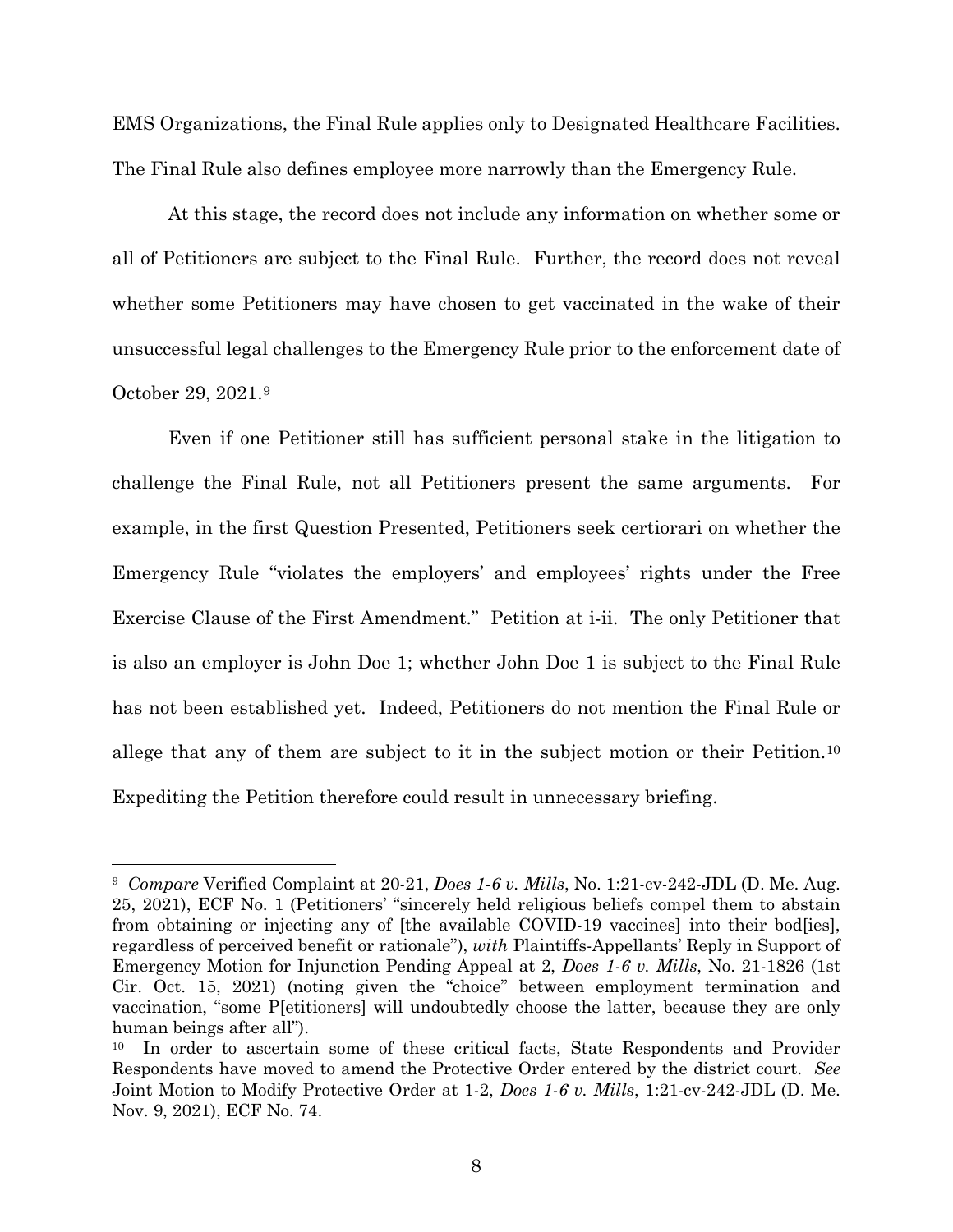Fourth, subsequent federal action purporting to preempt Maine's COVID-19 vaccine medical exemption also weighs against expediting consideration of the Petition. The IFC purports to preempt "the applicability of any State or local law providing for exemptions to the extent such law provides broader exemptions than provided for by Federal law and are inconsistent with this IFC." 86 Fed. Reg. 61,555, 61,572 & 61,613.

The medical exemption in CMS's vaccine mandate is narrower than Maine's medical exemption. Maine's COVID-19 vaccine medical exemption provides: "A medical exemption is available to an employee who provides a written statement from a licensed physician, nurse practitioner or physician assistant that, in the physician's, nurse practitioner's or physician assistant's professional judgment, immunization against one or more diseases may be medically inadvisable." ME. REV. STAT. ANN. tit. 22, § 802(4-B)(A). In comparison, the COVID-19 vaccine medical exemption in the IFC includes more stringent substantiation and documentation requirements:

For staff members requesting a medical exemption from vaccination, documentation confirming recognized clinical contraindications to COVID-19 vaccines, and which supports the staff member's request, must be signed and dated by a licensed practitioner, who is not the individual requesting the exemption, and who is acting within their respective scope of practice as defined by, and in accordance with, all applicable State and local laws. Such documentation must contain all information specifying which of the authorized COVID-19 vaccines are clinically contraindicated for the staff member to receive and the recognized clinical reasons for the contraindications; and a statement by the authenticating practitioner recommending that the staff member be exempted from the facility's COVID-19 vaccination requirements based on the recognized clinical contraindications.

86 Fed. Reg. 61,555, 61,572.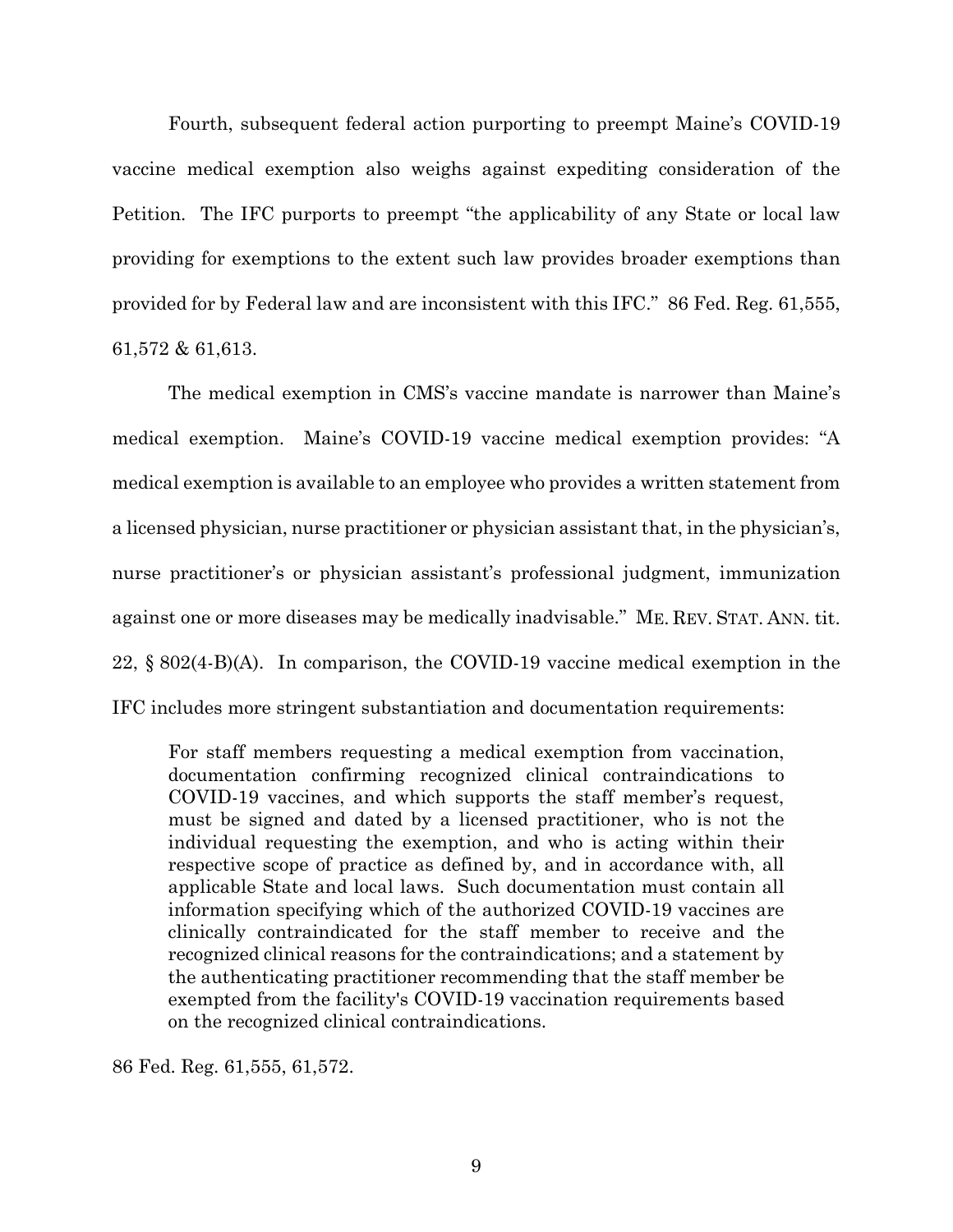Three members of this Court have criticized the breadth of Maine's COVID-19 vaccine medical exemption as a system or mechanism of "individualized exemptions," Pet. App. 4a-5a, criticisms that may not apply if Maine's COVID-19 vaccine medical exemption is preempted by the IFC. At least twenty-four states have challenged the preemptive effect of the IFC in four separate cases pending in federal district court. *See Florida v. Dep't of Health & Human Servs.*, No. 3:21-cv-2722-MCR-HTC (N.D. Fla. Nov. 17, 2021); *Texas v. Dep't of Health & Human Servs.*, No. 2:21-cv-229-Z (N.D. Tex. Nov. 15, 2021); *Louisiana v. Becerra*, No. 3:21-cv-3970 (W.D. La. Nov. 15, 2021); *Missouri v. Biden*, 4:21-cv-1329-MTS (E.D. Mo. Nov. 10, 2021). Briefing on various injunctive relief motions in most of these cases is ongoing, but one court has already declined to enjoin the IFC. *See Florida v. Dep't of Health & Human Servs.*, No. 3:21 cv-2722-MCR-HTC, 2021 WL 5416122, at \*1 (N.D. Fla. Nov. 20, 2021).

Because the Petition also challenges the breadth of Maine's COVID-19 vaccine medical exemption, Petition at 20, resolution of the preclusive effect of the IFC will directly affect all briefing of this case and likewise counsels against expedited briefing in this matter.

#### **CONCLUSION**

Petitioners' motion to expedite consideration of the Petition should be denied.

Respectfully submitted,

AARON M. FREY Attorney General, State of Maine

THOMAS A. KNOWLTON Deputy Attorney General Chief, Litigation Division